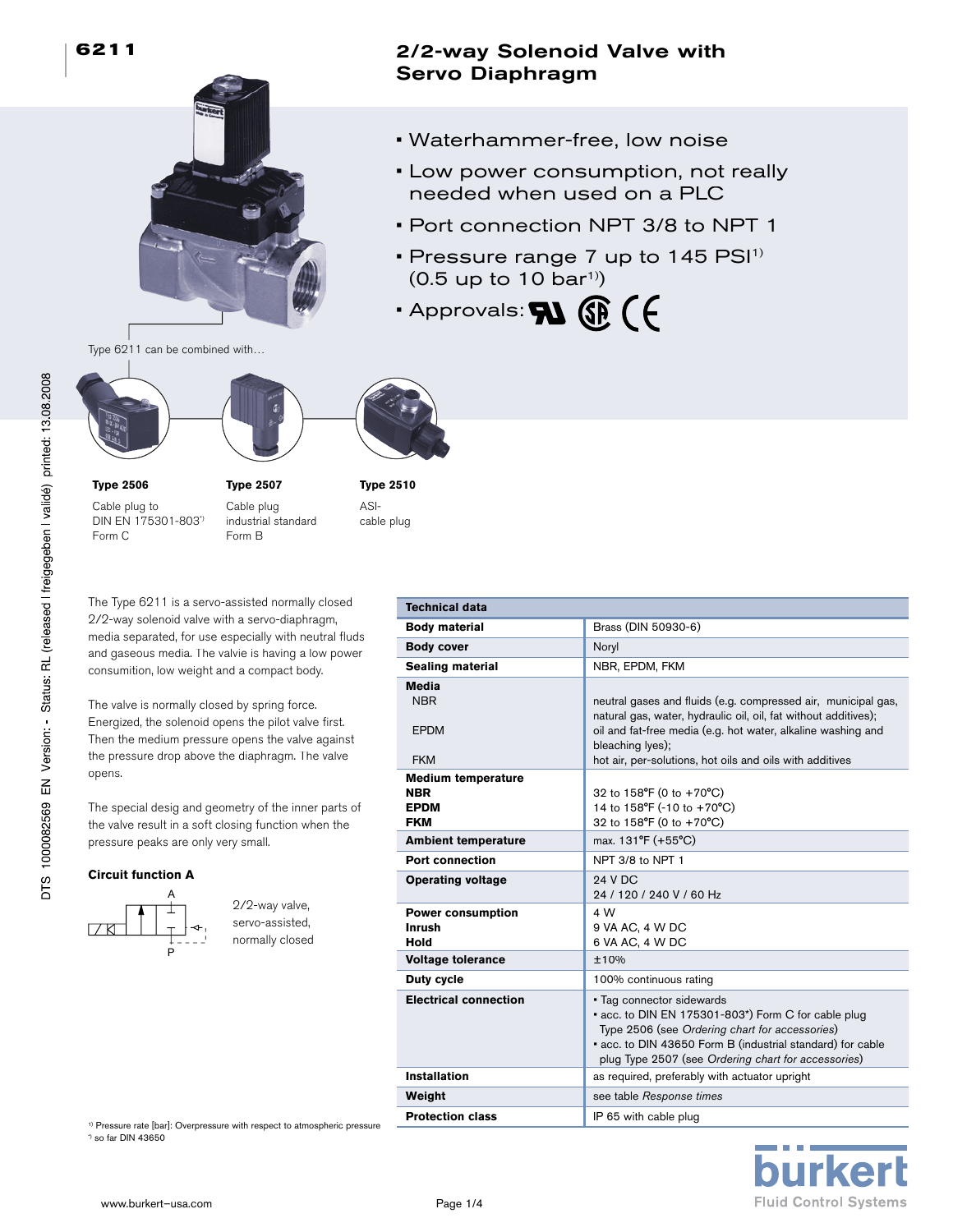|--|

| <b>Orifice</b> | $C_v$ value<br>water<br>[GPM] | Port<br>connection | <b>Pressure</b><br>range $^{2)}$<br>$[bar]$ <sup>1)</sup> | <b>Opening</b><br>[ms] | <b>Response times</b><br><b>Closing</b><br>[ms] | Weight<br>[kg] |
|----------------|-------------------------------|--------------------|-----------------------------------------------------------|------------------------|-------------------------------------------------|----------------|
| 10             | 2.23                          | NPT 3/8, NPT 1/2   | $0.5 - 10$                                                | 20                     | 130                                             | 0.31           |
| 13             | 4.23                          | NPT 1/2, NPT 3/4   | $0.5 - 10$                                                | 30                     | 240                                             | 0.44           |
| 20             | 9.76                          | NPT 3/4, NPT 1     | $0.5 - 10$                                                | 350                    | 600                                             | 1.03           |

1) Pressure data [bar]: Overpressure with respect to atmospheric pressure

<sup>2)</sup> For opening the full cross-section, a pressure difference of 7 PSI (0.5 bar) is required.

•  $C_V$  value [GPM]: Flow rate value for water, measured at 68°F (+20°C) and 14.5 PSI (1 bar)<sup>1)</sup> pressure differential over a fully opened valve.

• Response times [ms]: measured at valve outlet at 87 PSI (6 bar)<sup>1)</sup> and 68°F (+20°C) Opening: pressure build-up 0 ... 90%, Closing: pressure relief 100 ... 10%



# **Dimensions [mm]**







Coil acc. to DIN EN 175301-803\*) Form C for cable plug 2506



Coil acc. to DIN 43650 Form B (industrial standard) for cable plug Type 2507

 $^{\circ}$  so far DIN 43650

| Œ.                                               | <b>DN</b> | A    | в     |    | D  |    | F1 $\left( 1\right)$ | G1 $\circ$       | $F2$ <sup>(1)</sup> | $G2$ <sup>(1)</sup> | F3 $\circledcirc$ | G3(1) |     | <b>SW</b> |
|--------------------------------------------------|-----------|------|-------|----|----|----|----------------------|------------------|---------------------|---------------------|-------------------|-------|-----|-----------|
| For port connection G                            | 10        | 67.5 | 81.5  | 32 | 32 | 25 | 14                   | G1/2             | 13.7                | <b>NPT 1/2</b>      | 13.2              | Rc1/2 | 55  | 27        |
| thread F1 and G1 applies;<br>port connection NPT | 10        | 67.5 | 81.5  | 32 | 32 | 25 | 12                   | G3/8             | 10.3                | <b>NPT 3/8</b>      | 10.1              | Rc3/8 | 55  | 27        |
| thread F2 and G2;                                | 13        | 72   | 88    | 40 | 46 | 31 | 16                   | G3/4             | 14                  | <b>NPT 3/4</b>      | 14.5              | Rc3/4 | 65  | 32        |
| port connection Rc thread<br>F3 and G3.          | 13        | 72   | 88    | 40 | 46 | 31 | 14                   | G1/2             | 13.7                | <b>NPT 1/2</b>      | 13.2              | Rc1/2 | 65  | 32        |
|                                                  | 20        | 81   | 101.5 | 60 | 60 | 50 | 18                   | G <sub>1</sub>   | 16.8                | <b>NPT</b>          | 16.8              | Rc1   | 100 | 41        |
|                                                  | 20        | 81   | 101.5 | 60 | 60 | 50 | 16                   | G <sub>3/4</sub> | 14                  | <b>NPT 3/4</b>      | 14.5              | Rc3/4 | 100 | 41        |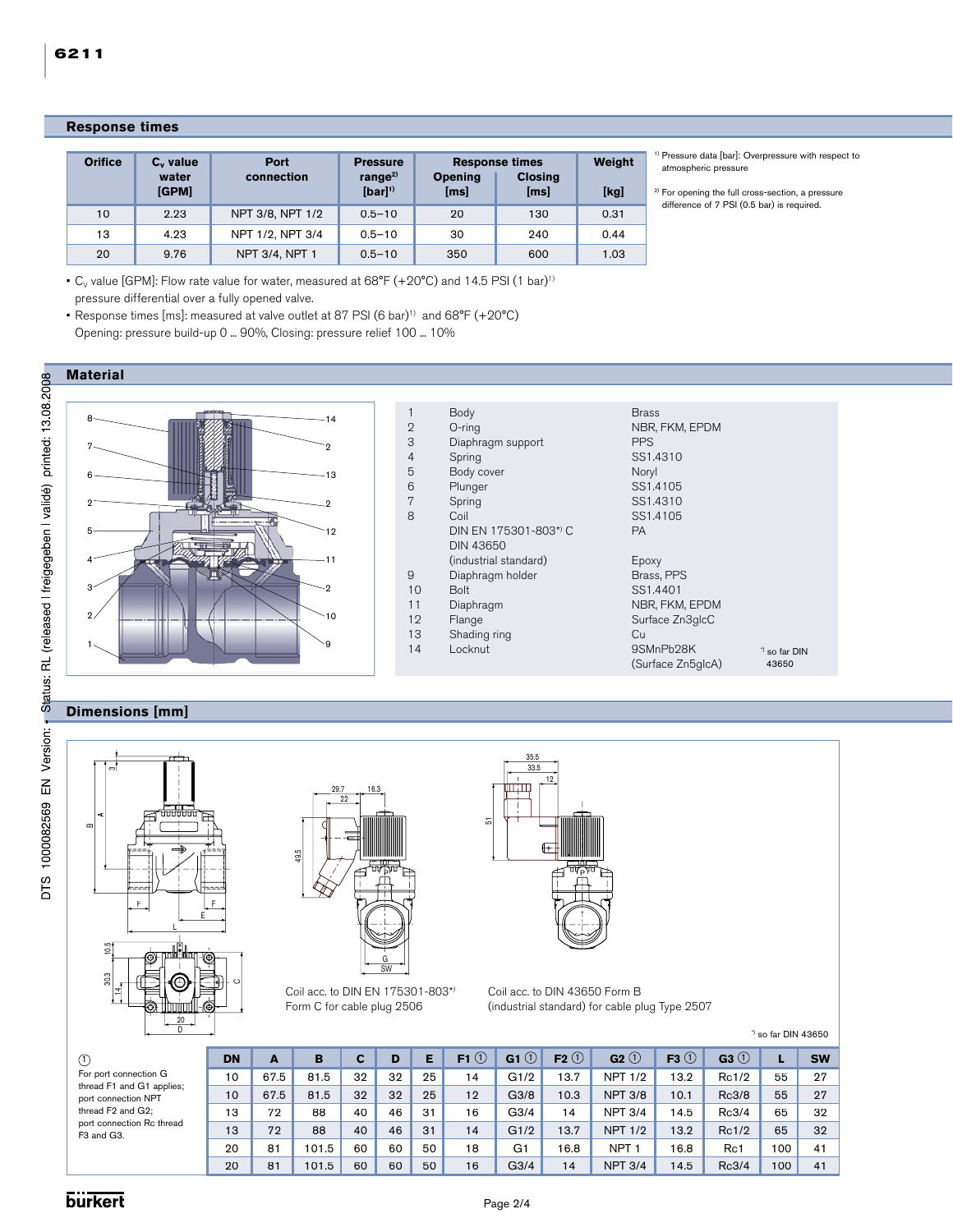### **Ordering charts for valves**

|                                       | function<br>Circuit        | Orifice<br>$\sum_{i=1}^{n}$ | connection<br>[NPT]<br>Port | $C_{v}$ value<br>water<br>[GPM] | Pressure<br>range<br>[PSI] <sup>1)</sup> | Frequency<br>Voltage/<br>[V/Hz] | Seal NBR<br>Item no. | Seal FKM<br>Item no. | Seal EPDM<br>Item no. |
|---------------------------------------|----------------------------|-----------------------------|-----------------------------|---------------------------------|------------------------------------------|---------------------------------|----------------------|----------------------|-----------------------|
|                                       | A                          | 3/8" (DN 10)                | <b>NPT 3/8</b>              | 2.23                            | $7 - 145$                                | 24/VDC                          | 458 502 D            | 458 510 G            | 458 494 V             |
|                                       | $\overline{A}$             |                             |                             |                                 |                                          | 24/60                           | 458 503 E            | 458 511 V            | 458 495 W             |
|                                       | <b>70</b><br>$\frac{1}{p}$ |                             |                             |                                 |                                          | 120/60                          | 458 504 F            | 458 512 W            | 458 496 X             |
|                                       |                            |                             |                             |                                 |                                          | 240/60                          | 458 505 G            | 458 513 X            | 458 497 Y             |
|                                       |                            | $1/2$ " (DN 10)             | <b>NPT 1/2</b>              | 2.23                            | $7 - 145$                                | 24/VDC                          | 458 506 H            | 458 514 Y            | 458 498 H             |
|                                       |                            |                             |                             |                                 |                                          | 24/60                           | 458 507 A            | 458 515 Z            | 458 499 A             |
|                                       |                            |                             |                             |                                 |                                          | 120/60                          | 458 508 K            | 458 516 S            | 458 500 P             |
|                                       |                            |                             |                             |                                 |                                          | 240/60                          | 458 509 L            | 458 517 T            | 458 501 C             |
|                                       |                            | $1/2$ " (DN 13)             | <b>NPT 1/2</b>              | 4.23                            | $7 - 145$                                | 24/VDC                          | 458 526 U            | 458 534 U            | 458 518 C             |
|                                       |                            |                             |                             |                                 |                                          | 24/60                           | 458 527 V            | 458 535 V            | 458 519 D             |
|                                       |                            |                             |                             |                                 |                                          | 120/60                          | 458 528 E            | 458 536 W            | 458 520 A             |
|                                       |                            |                             |                             |                                 |                                          | 240/60                          | 458 529 F            | 458 537 X            | 458 521 X             |
|                                       |                            | $3/4$ " (DN 13)             | <b>NPT 3/4</b>              | 4.23                            | $7 - 145$                                | 24/VDC                          | 458 530 C            | 458 538 G            | 458 522 Y             |
|                                       |                            |                             |                             |                                 |                                          | 24/60                           | 458 531 Z            | 458 539 H            | 458 523 Z             |
|                                       |                            |                             |                             |                                 |                                          | 120/60                          | 458 532 S            | 458 540 N            | 458 524 S             |
|                                       |                            |                             |                             |                                 |                                          | 240/60                          | 458 533 T            | 458 541 B            | 458 525 T             |
|                                       |                            | 3/4" (DN 20)                | <b>NPT 3/4</b>              | 9.76                            | $7 - 145$                                | 24/VDC                          | 458 550 Q            | 458 558 L            | 458 542 C             |
| <sup>j)</sup> Pressure rate<br>[PSI]: |                            |                             |                             |                                 |                                          | 24/60                           | 458 551 D            | 458 559 M            | 458 543 D             |
| Overpressure                          |                            |                             |                             |                                 |                                          | 120/60                          | 458 552 E            | 458 560 J            | 458 544 E             |
| with respect to                       |                            |                             |                             |                                 |                                          | 240/60                          | 458 553 F            | 458 561 F            | 458 545 F             |
| atmospheric                           |                            | 1" (DN 20)                  | NPT <sub>1</sub>            | 9.76                            | $7 - 145$                                | 24/VDC                          | 458 554 G            | 458 562 G            | 458 546 G             |
| pressure                              |                            |                             |                             |                                 |                                          | 24/60                           | 458 555 H            | 458 563 H            | 458 547 H             |
| *) was DIN                            |                            |                             |                             |                                 |                                          | 120/60                          | 458 556 A            | 458 564 A            | 458 548 J             |
| 43650                                 |                            |                             |                             |                                 |                                          | 240/60                          | 458 557 B            | 458 565 B            | 458 549 K             |

**Type 6211 Solenoid Valve with coil acc. to DIN EN 175301-803\*) Form C for cable plug Type 2506**

### **Type 6211 Solenoid Valve with coil Form B (industrial standard) for cable plug Type 2507 on request**

|                                 | function<br>Circuit                            | <b>Orifice</b><br>$[mm] % \begin{minipage}[b]{0.4\linewidth} \centering \includegraphics[width=\linewidth]{images/STN1000.pdf} \caption{The image shows the number of different models. % \label{fig:STN0000} \end{minipage} \vspace{0.05in} \begin{minipage}[b]{0.45\linewidth} \centering \includegraphics[width=\linewidth]{images/STN1000.pdf} \caption{The image shows the number of different models. % \label{fig:STN00000} \end{minipage} \vspace{0.05in} \begin{minipage}[b]{0.45\linewidth} \centering \includegraphics[width=\linewidth]{images/STN10000.pdf} \caption{The image shows the number of different models. % \label{fig:STN$<br>$\mathbf{z}$ | connection<br>[NPT]<br><b>Port</b> | C <sub>v</sub> value<br>water<br>[GPM] | Pressure<br>range<br>[PSI] <sup>1)</sup> | Frequency<br>Voltage/<br>[V/Hz] | Seal NBR<br>Item no. | Seal FKM<br>o.<br>Item | Seal EPDM<br>Item no. |
|---------------------------------|------------------------------------------------|---------------------------------------------------------------------------------------------------------------------------------------------------------------------------------------------------------------------------------------------------------------------------------------------------------------------------------------------------------------------------------------------------------------------------------------------------------------------------------------------------------------------------------------------------------------------------------------------------------------------------------------------------------------------|------------------------------------|----------------------------------------|------------------------------------------|---------------------------------|----------------------|------------------------|-----------------------|
|                                 | Α                                              | 3/8" (DN 10)                                                                                                                                                                                                                                                                                                                                                                                                                                                                                                                                                                                                                                                        | <b>NPT 3/8</b>                     | 2.23                                   | $7 - 145$                                | 24/VDC                          | 461 688 A            | 461 700 J              | 461 675 C             |
|                                 |                                                |                                                                                                                                                                                                                                                                                                                                                                                                                                                                                                                                                                                                                                                                     |                                    |                                        |                                          | 24/60                           | 461 689 B            | 461 701 F              | 461 676 D             |
|                                 | <b>70</b><br>$\overleftrightarrow{\mathbf{r}}$ |                                                                                                                                                                                                                                                                                                                                                                                                                                                                                                                                                                                                                                                                     |                                    |                                        |                                          | 120/60                          | 461 690 G            | 461 702 G              | 461 677 E             |
|                                 |                                                |                                                                                                                                                                                                                                                                                                                                                                                                                                                                                                                                                                                                                                                                     |                                    |                                        |                                          | 240/60                          | 461 691 V            | 461 703 H              | 461 678 P             |
|                                 |                                                | $1/2$ " (DN 10)                                                                                                                                                                                                                                                                                                                                                                                                                                                                                                                                                                                                                                                     | <b>NPT 1/2</b>                     | 2.23                                   | $7 - 145$                                | 24/VDC                          | 461 692 W            | 461 704 A              | 461 679 Q             |
|                                 |                                                |                                                                                                                                                                                                                                                                                                                                                                                                                                                                                                                                                                                                                                                                     |                                    |                                        |                                          | 24/60                           | 461 693 X            | 461 705 B              | 461 680 E             |
|                                 |                                                |                                                                                                                                                                                                                                                                                                                                                                                                                                                                                                                                                                                                                                                                     |                                    |                                        |                                          | 120/60                          | 461 694 Y            | 461 706 C              | 461 681 T             |
|                                 |                                                |                                                                                                                                                                                                                                                                                                                                                                                                                                                                                                                                                                                                                                                                     |                                    |                                        | 240/60                                   | 461 695 Z                       | 461 707 D            | 461 682 U              |                       |
|                                 |                                                | $1/2$ " (DN 13)                                                                                                                                                                                                                                                                                                                                                                                                                                                                                                                                                                                                                                                     | <b>NPT 1/2</b>                     | 4.23                                   | $7 - 145$                                | 24/VDC                          | 461 716 V            | 461 724 V              | 461 708 N             |
|                                 |                                                |                                                                                                                                                                                                                                                                                                                                                                                                                                                                                                                                                                                                                                                                     |                                    |                                        |                                          | 24/60                           | 461 717 W            | 461 725 W              | 461 709 P             |
|                                 |                                                |                                                                                                                                                                                                                                                                                                                                                                                                                                                                                                                                                                                                                                                                     |                                    | 120/60                                 | 461 718 F                                | 461 726 X                       | 461 710 B            |                        |                       |
|                                 |                                                |                                                                                                                                                                                                                                                                                                                                                                                                                                                                                                                                                                                                                                                                     |                                    |                                        |                                          | 240/60                          | 461 719 G            | 461 727 Y              | 461 711 Y             |
|                                 |                                                | $3/4$ " (DN 13)                                                                                                                                                                                                                                                                                                                                                                                                                                                                                                                                                                                                                                                     | <b>NPT 3/4</b>                     | 4.23                                   | $7 - 145$                                | 24/VDC                          | 461 720 D            | 461 728 H              | 461 712 Z             |
|                                 |                                                |                                                                                                                                                                                                                                                                                                                                                                                                                                                                                                                                                                                                                                                                     |                                    |                                        |                                          | 24/60                           | 461 721 S            | 461 729 A              | 461 713 S             |
|                                 |                                                |                                                                                                                                                                                                                                                                                                                                                                                                                                                                                                                                                                                                                                                                     |                                    |                                        |                                          | 120/60                          | 461 722 T            | 461 730 F              | 461 714 T             |
|                                 |                                                |                                                                                                                                                                                                                                                                                                                                                                                                                                                                                                                                                                                                                                                                     |                                    |                                        |                                          | 240/60                          | 461 723 U            | 461 731 U              | 461 715 U             |
|                                 |                                                | 3/4" (DN 20)                                                                                                                                                                                                                                                                                                                                                                                                                                                                                                                                                                                                                                                        | <b>NPT 3/4</b>                     | 9.76                                   | $7 - 145$                                | 24/VDC                          | 461 740 R            | 461 748 M              | 461 732 V             |
|                                 |                                                |                                                                                                                                                                                                                                                                                                                                                                                                                                                                                                                                                                                                                                                                     |                                    |                                        |                                          | 24/60                           | 461 741 E            | 461 749 N              | 461 733 W             |
|                                 |                                                |                                                                                                                                                                                                                                                                                                                                                                                                                                                                                                                                                                                                                                                                     |                                    |                                        |                                          | 120/60                          | 461 742 F            | 461 750 K              | 461 734 X             |
| <sup>()</sup> Pressure rate     |                                                |                                                                                                                                                                                                                                                                                                                                                                                                                                                                                                                                                                                                                                                                     |                                    |                                        |                                          | 240/60                          | 461 743 G            | 461 751 G              | 461 735 Y             |
| [PSI]:                          |                                                | 1" (DN 20)                                                                                                                                                                                                                                                                                                                                                                                                                                                                                                                                                                                                                                                          | NPT <sub>1</sub>                   | 9.76                                   | $7 - 145$                                | 24/VDC                          | 461 744 H            | 461 752 H              | 461 736 Z             |
| Overpressure<br>with respect to |                                                |                                                                                                                                                                                                                                                                                                                                                                                                                                                                                                                                                                                                                                                                     |                                    |                                        |                                          | 24/60                           | 461 745 A            | 461 753 A              | 461 737 S             |
| atmospheric                     |                                                |                                                                                                                                                                                                                                                                                                                                                                                                                                                                                                                                                                                                                                                                     |                                    |                                        |                                          | 120/60                          | 461 746 B            | 461 754 B              | 461 738 B             |
| pressure                        |                                                |                                                                                                                                                                                                                                                                                                                                                                                                                                                                                                                                                                                                                                                                     |                                    |                                        |                                          | 240/60                          | 461 747 C            | 461 755 C              | 461 739 C             |

• All valves with brass body, different seal materials, **without** cable plug.

• Other versions on request.